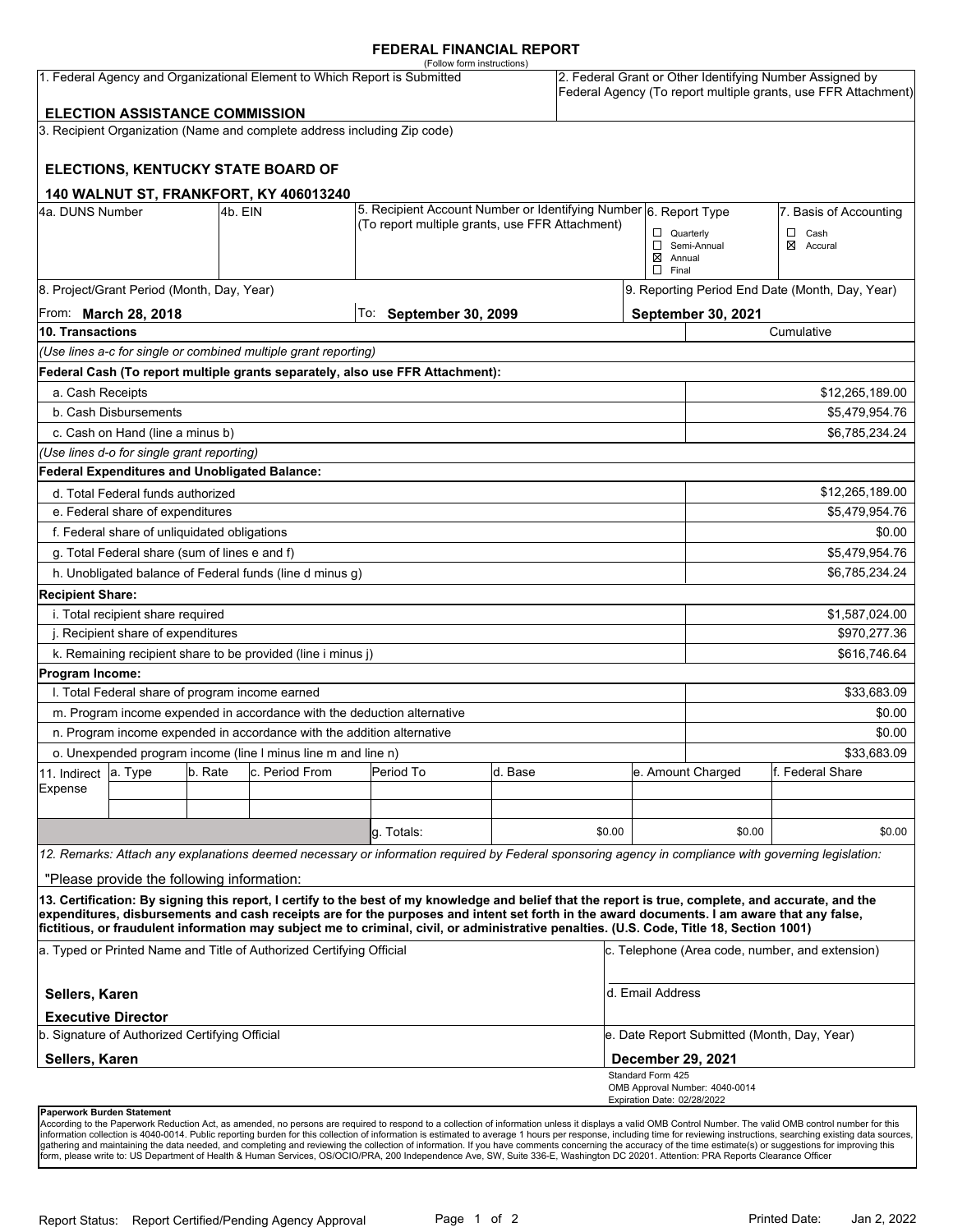| <b>FEDERAL FINANCIAL REPORT</b><br>(Additional Page) |                                                                                                                                                                                                                                                                                                                     |  |  |  |  |  |
|------------------------------------------------------|---------------------------------------------------------------------------------------------------------------------------------------------------------------------------------------------------------------------------------------------------------------------------------------------------------------------|--|--|--|--|--|
| Federal Agency & Organization                        | : ELECTION ASSISTANCE COMMISSION                                                                                                                                                                                                                                                                                    |  |  |  |  |  |
| <b>Federal Grant ID</b>                              |                                                                                                                                                                                                                                                                                                                     |  |  |  |  |  |
| Recipient Organization                               | : ELECTIONS, KENTUCKY STATE BOARD OF                                                                                                                                                                                                                                                                                |  |  |  |  |  |
|                                                      | 140 WALNUT ST, FRANKFORT, KY 406013240                                                                                                                                                                                                                                                                              |  |  |  |  |  |
| <b>DUNS Number</b>                                   |                                                                                                                                                                                                                                                                                                                     |  |  |  |  |  |
| <b>DUNS Status when Certified</b>                    |                                                                                                                                                                                                                                                                                                                     |  |  |  |  |  |
| EIN                                                  |                                                                                                                                                                                                                                                                                                                     |  |  |  |  |  |
| <b>Reporting Period End Date</b>                     |                                                                                                                                                                                                                                                                                                                     |  |  |  |  |  |
| <b>Status</b>                                        |                                                                                                                                                                                                                                                                                                                     |  |  |  |  |  |
| Remarks                                              | "Please provide the following information:                                                                                                                                                                                                                                                                          |  |  |  |  |  |
|                                                      | State interest earned (current fiscal year): \$<br>State interest expended (current fiscal year): \$<br>Program income earned (current fiscal year): \$<br>Program income earned breakdown (current fiscal year): \$ Source: e.g. Sale of<br>registration list<br>Program income expended (current fiscal year): \$ |  |  |  |  |  |
|                                                      | *The Agency experienced negative Federal interest during this reporting period.<br>Federal expenditures went down in an effort to conserve Federal Dollars and make up<br>ground on state match.                                                                                                                    |  |  |  |  |  |

## **Federal Agency Review**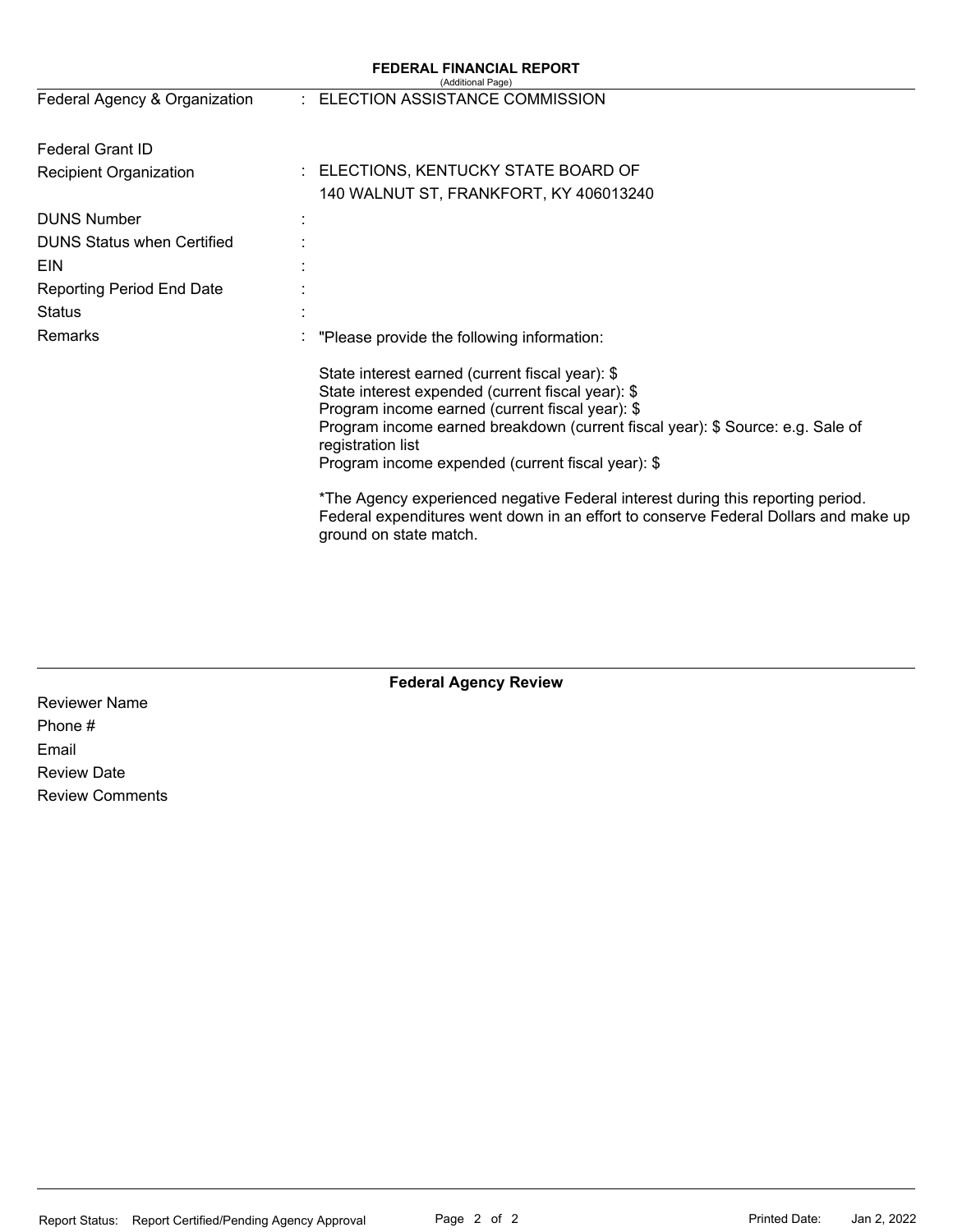# 2021-2022 EAC Progress Report

### 3. EAC Progress Report

#### **1. State or Territory:**

Kentucky

### **2. Grant Number:**

#### **3. Report:**

Annual (Oct 1 - Sept 30)

#### **4. Grant:**

Election Security

#### **5. Reporting Period Start Date**

10/01/2020

#### **6. Reporting Period End Date**

09/30/2021

### 4. Progress and Narrative

7. Describe in detail what happened during this reporting period and explain how you implemented the approved grant activities in accordance with your State Plan/Program Narrative. (*Note: Your activities should align with your Grant Cost Categories Table.)*

 During this reporting period the State Board of Elections continued to maintain and develop the Voter Registration System (VRS) platform in order to sustain the integrity and security of the election system and processes. The Agency received Coronavirus Relief Funds from the Department of Treasury in October 2020 which resulted in some expenses that were incurred in September 2020, during the previous reporting period, were eligible to be moved to Coronavirus Relief Funding. This caused a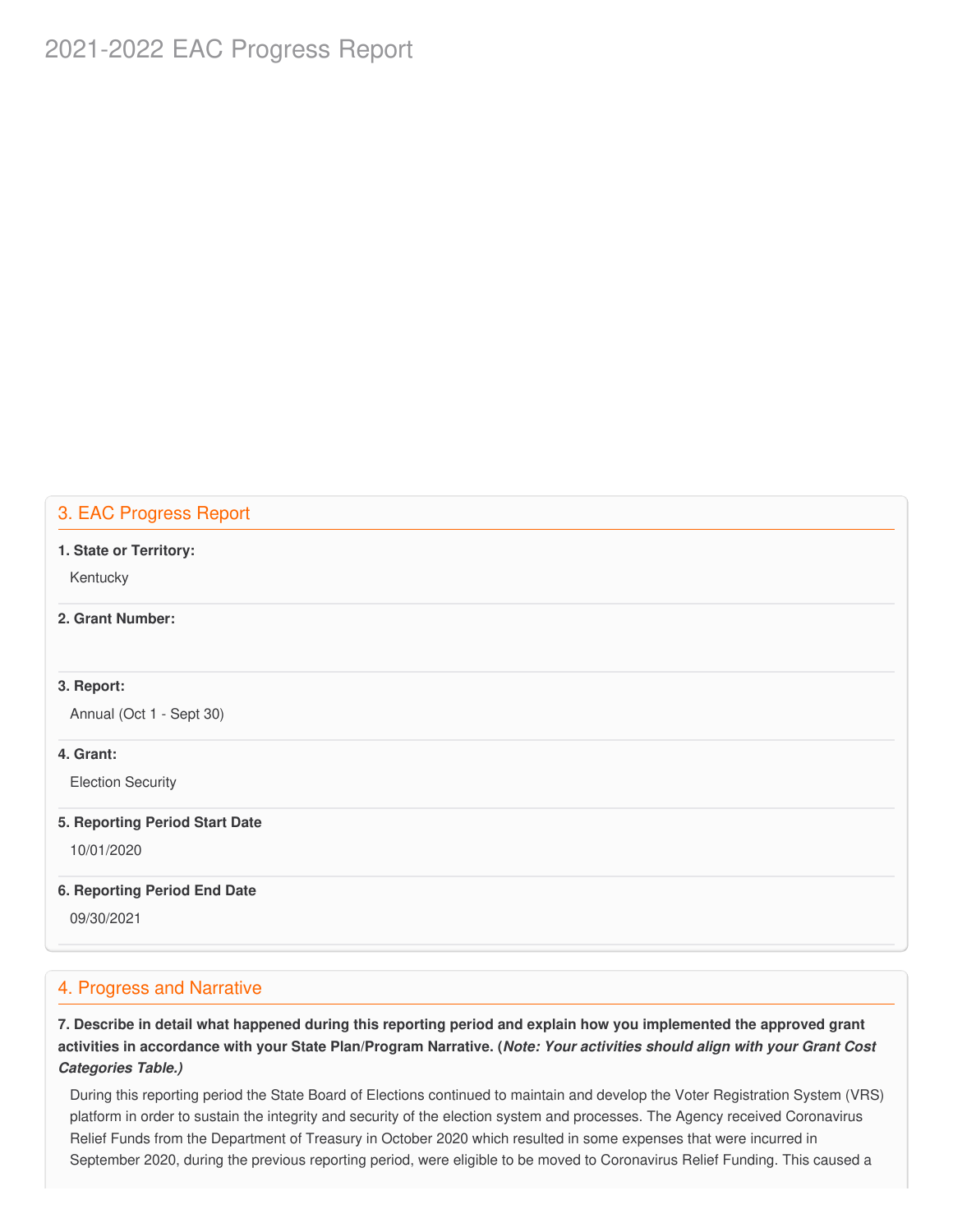negative total of Federal Expenditures on our Federal Financial Report.

 Expenditures that were made were for the IT staff, data storage measures, and the continued maintenance and support of the epoll books.

8. Describe any significant changes to your program during the project, including changes to your original State  **Plan/Program Narrative or favorable developments that improved program efficiency and/or service delivery.**

N/A

#### **9. Issues Encountered:**

Describe all major issues that arose during the implementation of the project and the reasons why established goals were not met, if applicable. Address each issue separately and describe whether and how the issues were resolved. Also,  **briefly discuss the implications of any unresolved issues or concerns.**

N/A

 **10. Provide a description of any training conducted, including security training.**

N/A

#### **11. Subgrants:**

 **Did your office provide subawards to local jurisdictions during this reporting period?**

No

#### **12. Match:**

#### **Describe how you are meeting or have met the matching requirement.**

 The State Board of Elections had extra Agency funding at the end of the last Fiscal Year due to the relief funds that have been distributed during the pandemic. At that time the Agency conserved as much Federal Funding as possible and used the funding granted by the Legislature to make up ground in state match. Going forward, Agency General and Restricted funds will be used for the remaining balance.

13. Report on the number and type of articles of voting equipment obtained with the funds. Include the amount expended  **on the expenditure table.**

N/A

### 5. Expenditures

# **14. Current Period Amount Expended and Unliquidated Obligations**

# **GRANT COST CATEGORIES - FEDERAL**

 Voter Registration Systems: : \$383142 Voter Education/Communications: : -\$97023 Staffing: : -\$569277 Total : \$-283158 **Comments:**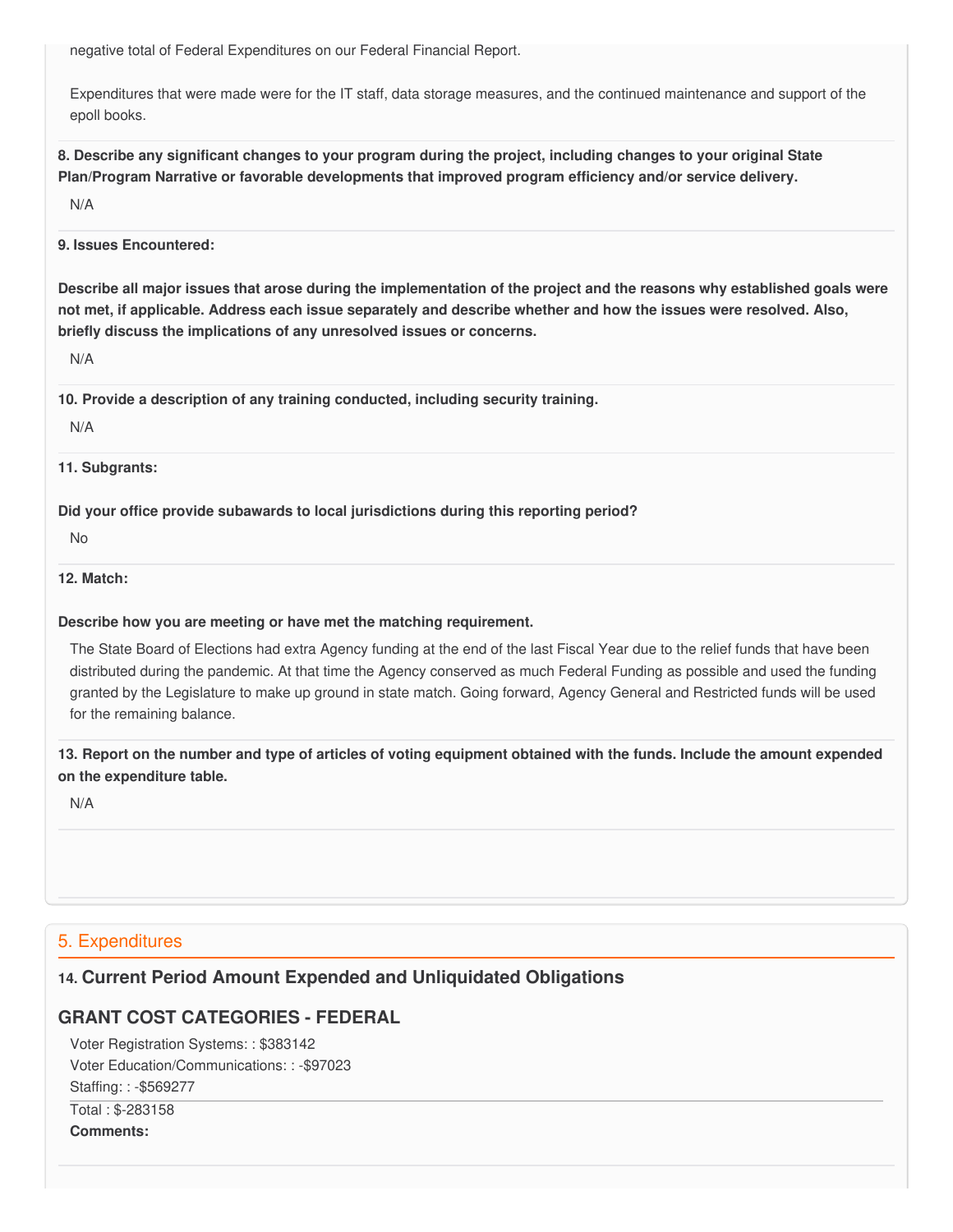### **15. GRANT COST CATEGORIES - MATCH**

 Voter Registration Systems: : \$97086 Voter Education/Communications: : \$2125 Staffing: : \$662369 Other (Specify below) : \$2099 Total : \$763679

**Comments:** Other costs include the purchase and distribution of Federal Inventory tags to complete compliance findings.

### 7. Expenditures

#### **16. Confirm Total Grant Expenditure Amounts**

 Federal : -[\\$283,158.00](https://283,158.00) Match : \$[763,679.00](https://763,679.00) Total : \$480521

#### **OMB CONTROL NUMBER: 3265-0020**

### 8. Certification

 **Name and Contact of the authorized certifying official of the recipient.**

**First Name**

Rachel

**Last Name**

Poynter

#### **Title**

Staff Assistant

**Phone Number** 

**Email Address**

 **17. Add another contact to send a copy of submission confirmation and edit link?**

 **Signature of Certifying Official:**

achelbynter